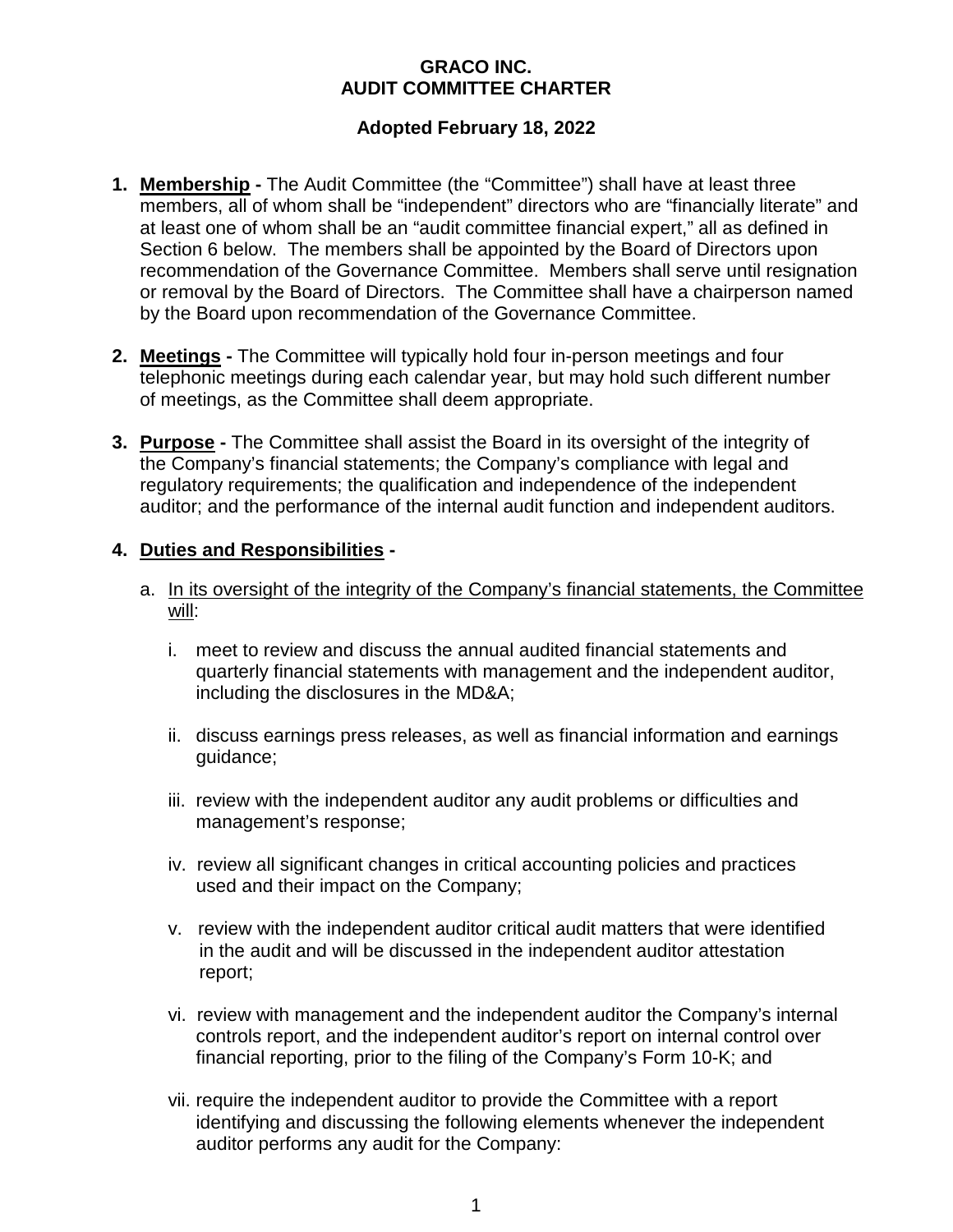- (a) all critical accounting policies and practices to be used;
- (b) all alternative treatments of financial information within GAAP that have been discussed with management of the Company, ramifications of the use of such alternative disclosures and treatments and the treatment preferred by the independent auditor; and
- (c) other material written communications between the independent auditor and management.

### b. In its oversight of the Company's compliance with legal and regulatory requirements, the Committee will:

- i. discuss policies with respect to risk assessment and risk management;
- ii. following input from the Management Organization and Compensation Committee, review and discuss with management its risk assessment of the Company's compensation programs and policies;
- iii. periodically meet separately with management, with internal auditors and with independent auditors;
- iv. meet with management at least quarterly to review management's disclosure of fraud and/or deficiencies, if any, in the design or operations of the Company's internal controls; and
- v. establish procedures for the receipt, retention and treatment of complaints received by the Company regarding accounting, internal accounting controls or auditing matters, including allowing for the submission of confidential anonymous complaints.
- c. In its oversight of the qualification and independence of the independent auditor and the performance of the independent auditor, the Committee will:
	- i. be directly responsible for the appointment, compensation, retention and oversight of the work of the independent auditor, who shall report directly to the Committee;
	- ii. at least annually, obtain and review a report by the independent auditor describing:
		- (a) the independent auditor's internal quality-control procedures;
		- (b) any material issues raised by the most recent quality-control review, or peer review of the independent auditor, or by any inquiry or investigation by governmental or professional authorities, within the preceding five (5) years, respecting one or more independent audits carried out by the independent auditor, and any steps taken to deal with any such issues; and
		- (c) all relationships between the independent auditor and the Company.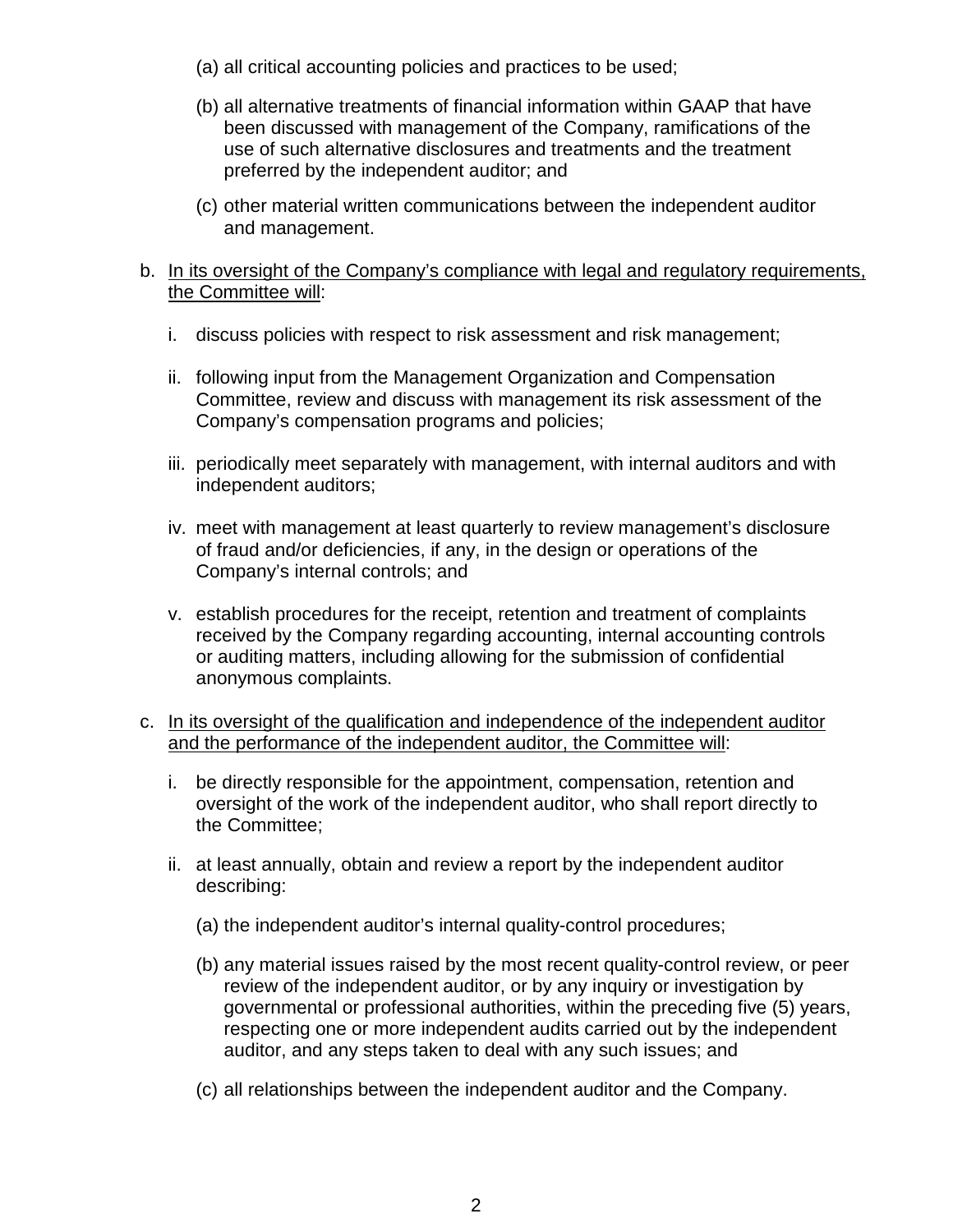- iii. periodically evaluate the lead partner of the independent auditor, taking into account the opinions of management and the internal auditors, and consider whether there should be a regular rotation of the independent audit firm itself;
- iv. set clear hiring policies for employees or former employees of independent auditors;
- v. preapprove all audit and permitted non-audit services provided to the Company by the independent auditor, which authority may be delegated by the Committee to one or more of its designated members, and review the disclosure in the 10-Q and the 10-K of the approval by the Committee, or its delegate, of any non-audit service performed by the independent auditor; and
- vi. resolve any disagreements between management and the independent auditor regarding financial reporting.
- d. In its oversight of the internal audit function of the Company, the Committee will:
	- i. establish that the head of the internal audit function is ultimately accountable to the Committee and the Board;
	- ii. approve all proposed personnel actions (except compensation) pertaining to the head of the internal audit function; and
	- iii. review the composition, responsibilities, authority, plans, activities and significant comments and recommendations of the internal audit function, and management's responses thereto.
- e. The Committee will prepare and approve the report required by Securities and Exchange Commission ("SEC") rules to be included in the Company's proxy statement, which report shall state whether the Committee:
	- i. has reviewed and discussed the audited financial statements with management;
	- ii. has discussed with the independent auditor matters required to be communicated to audit committees by the Public Company Accounting Oversight Board ("PCAOB"), SEC and New York Stock Exchange ("NYSE") standards and rules;
	- iii. has received the disclosures and the letter from the independent auditors regarding the independence of the auditor as required by applicable requirements of PCAOB and has discussed with the independent auditors the auditor's independence; and
	- iv. has recommended to the Board (based on the review and discussions in 4.a. through 4.c. above) that the audited financial statements be included in the Company's 10-K.
- f. The Committee will review and approve the information required by SEC rules to be disclosed in the Company's proxy statement, which shall state:
	- i. the amount of audit fees and all other non-audit fees paid to the independent auditor during the preceding fiscal year;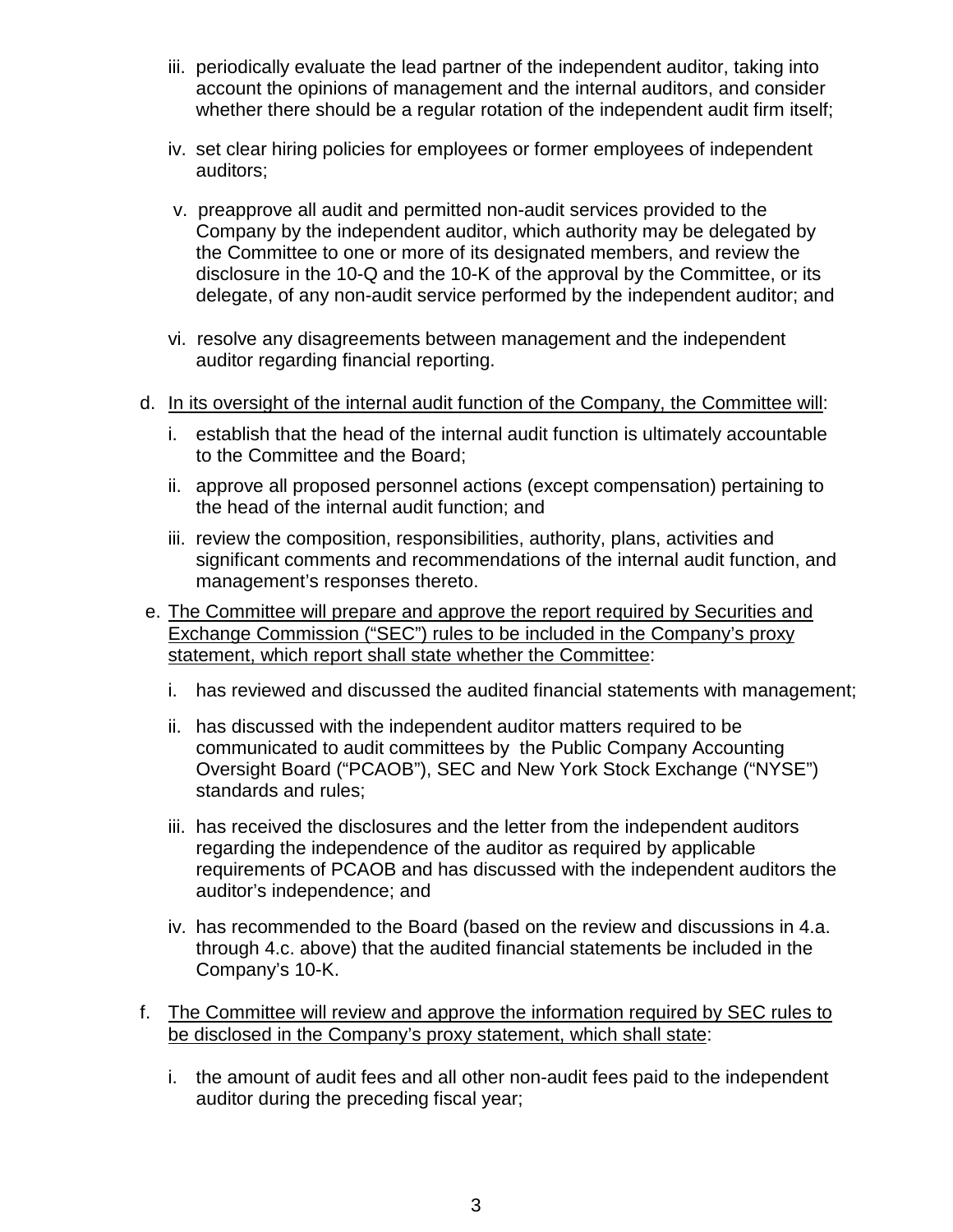- ii. whether the Committee considered if the non-audit services the Company received from its independent auditor were compatible with maintaining the independence of the auditor; and
- iii. if the hours expended on the audit by persons other than the independent auditor's full time permanent employees is over 50%, the percentage of hours expended by personnel leased or otherwise acquired from another entity.

# g. The Committee shall have the following general duties and responsibilities:

- i. regularly report to the Board, including any issues that arise with respect to the quality or integrity of the Company's financial statements, the Company's compliance with legal or regulatory requirements, the performance and independence of the independent auditors, or the performance of the internal audit function;
- ii. review and reassess the adequacy of the Committee's Charter and recommend appropriate modifications to the Board for approval on an annual basis;
- iii. perform annually an evaluation of the Committee's performance;
- iv. oversee the Company's cybersecurity risks and strategy, with management providing regular reports to the Committee on cybersecurity risks facing the Company and the systems management has in place to identify, mitigate and manage those risks; and
- v. review:
	- (a) the status of the Company's tax returns and tax audits worldwide;
	- (b) the status of all material threatened or pending actions, investigations, proceedings or litigation involving the Company;
	- (c) the results of annual internal audit of officers' expense reports and summary of officer perquisites; and
	- (d) Company policies and practices designed to prevent unethical or illegal activities.
- h. The Committee shall have the authority to obtain the advice and assistance of outside legal, accounting or other advisors, as appropriate.
- **5. Funding -** The Company shall provide the appropriate funding, as determined by the Committee, for payment of the independent auditor for audit activities, compensation of outside advisors, and ordinary administrative expenses of the Committee that are necessary or appropriate in carrying out its duties.
- **6. Definitions -** As used in this charter, the listed terms shall have the following definitions:
	- a. An "independent" director shall be a director who is independent as required and defined by the listing standards of the NYSE, and:
		- i. has not accepted any consulting, advisory, or other compensatory fee from the Company, other than fees for service as a member of the Board or the Committee; and